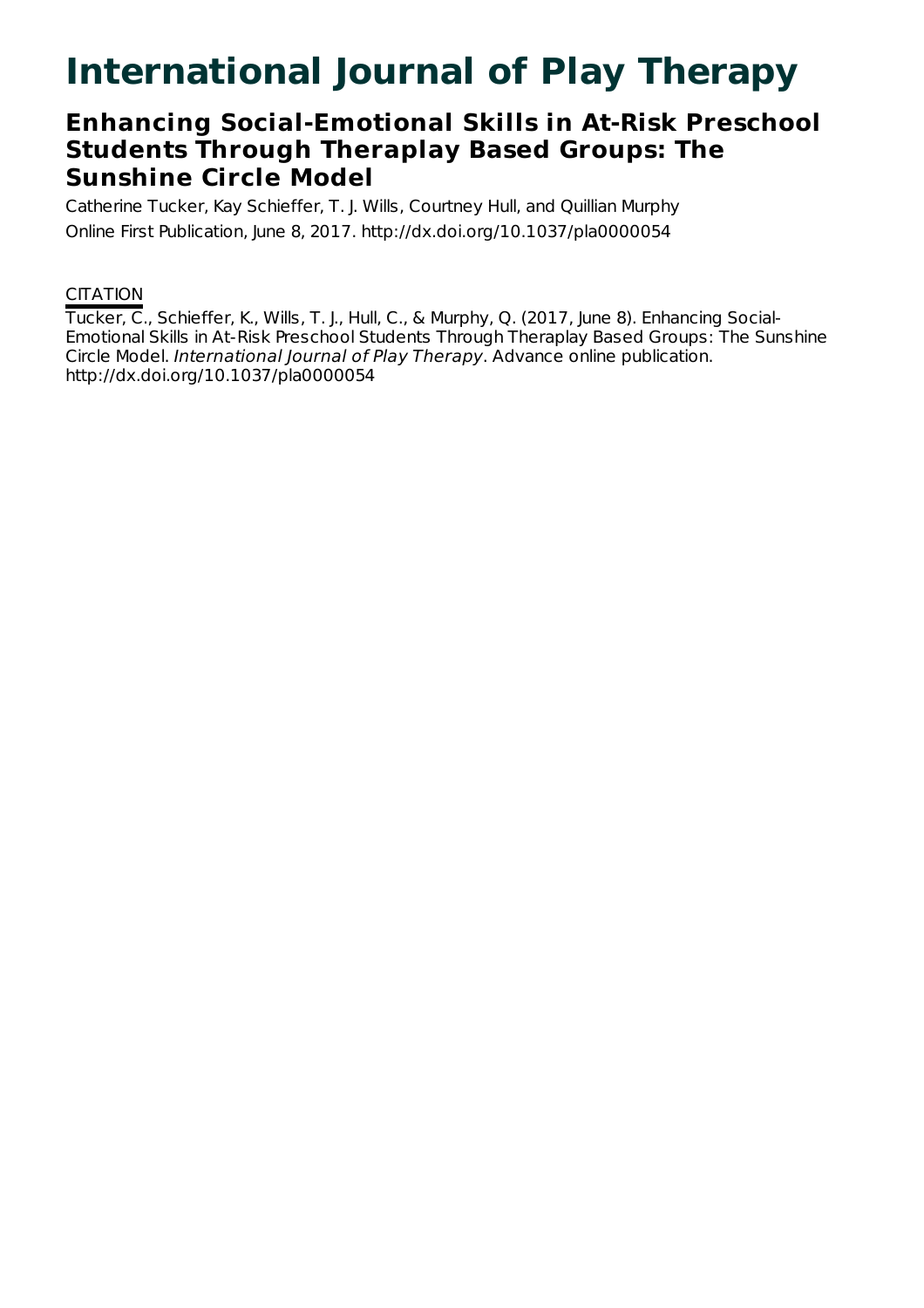## Enhancing Social-Emotional Skills in At-Risk Preschool Students Through Theraplay Based Groups: The Sunshine Circle Model

Catherine Tucker Indiana State University

Kay Schieffer Grant Woods Area Education Agency, Iowa City, Iowa

#### T. J. Wills, Courtney Hull, and Quillian Murphy Indiana State University

Sunshine Circles is a teacher-led group process using social-relationship principles from Theraplay®. This study, conducted across 6 preschool sites in the midwestern United States, was the first to examine empirical outcomes against a control group for this program. Students in these teacher-led, play-based groups improved significantly compared with controls in social-emotional skills, behavioral regulation, problemsolving, and fine motor control. Specific improvements occurred in domains of managing feelings, cooperation, accepting limits, peer interactions and friendships, and solving social problems. Furthermore, structured teacher observation measurements yielded data indicating improvement in teacher classroom performance. Interviews with teachers confirmed that the intervention subjectively increased classroom cohesion, improved teacher–student relationships, and improved overall classroom behavior. These findings have implications for both classroom best practice and teacher education.

*Keywords:* early childhood intervention, play therapy, trauma, self-regulation

Decades of research on adverse childhood events (ACEs) has demonstrated that common negative early experiences, such as witnessing domestic violence, having an incarcerated parent, or experiencing physical or sexual abuse or neglect, produce social and developmental pathology across multiple domains, and the impacts cut across racial, gender, and ethnic

groups (Dube, Felitti, Dong, Giles, & Anda, 2003; Felitti et al., 1998; Mersky, Topitzes, & Reynolds, 2013). The findings of large studies estimate that two thirds of middle-class Americans has experienced at least one ACE, with one in six reporting four or more such events (Felitti et al., 1998). In urban areas of high poverty, those numbers may be nearly doubled (Institute for Safe Families, 2013; Mersky et al., 2013). The effects of ACEs may be mitigated by effective early interventions that boost resiliency factors (Manning, Homel, & Smith, 2010; Niles, Reynolds, & Roe-Sepowitz, 2008). Thus, identifying programs that effectively increase social-emotional resiliency and disseminating these interventions is of crucial importance.

In the United States in 2013, 48% of children under the age of 6 years lived in a low-income family, defined as at or below 200% of the federal poverty threshold, and 25% lived in a poor family, defined as less than 100% of the federal poverty threshold. (Jiang, Enkono, & Skinner, 2015). The inverse relationship between ACE scores and family income level are

Catherine Tucker, Department of Communication Disorders, Education, School, & Counseling Psychology, Indiana State University; Kay Schieffer, Grant Woods Area Education Agency, Iowa City, Iowa; T. J. Wills, Courtney Hull, and Quillian Murphy, Department of Communication Disorders, Education, School, & Counseling Psychology, Indiana State University.

Kay Schieffer is the author of the manual about the intervention and receives royalties from its sale. This research was funded in part by a grant from the University Research Council at Indiana State University.

Correspondence concerning this article should be addressed to Catherine Tucker, who is now at The Theraplay Institute, 1840 Oak Avenue Evanston, IL 60201. E-mail: [Catherinetucker812@gmail.com](mailto:Catherinetucker812@gmail.com)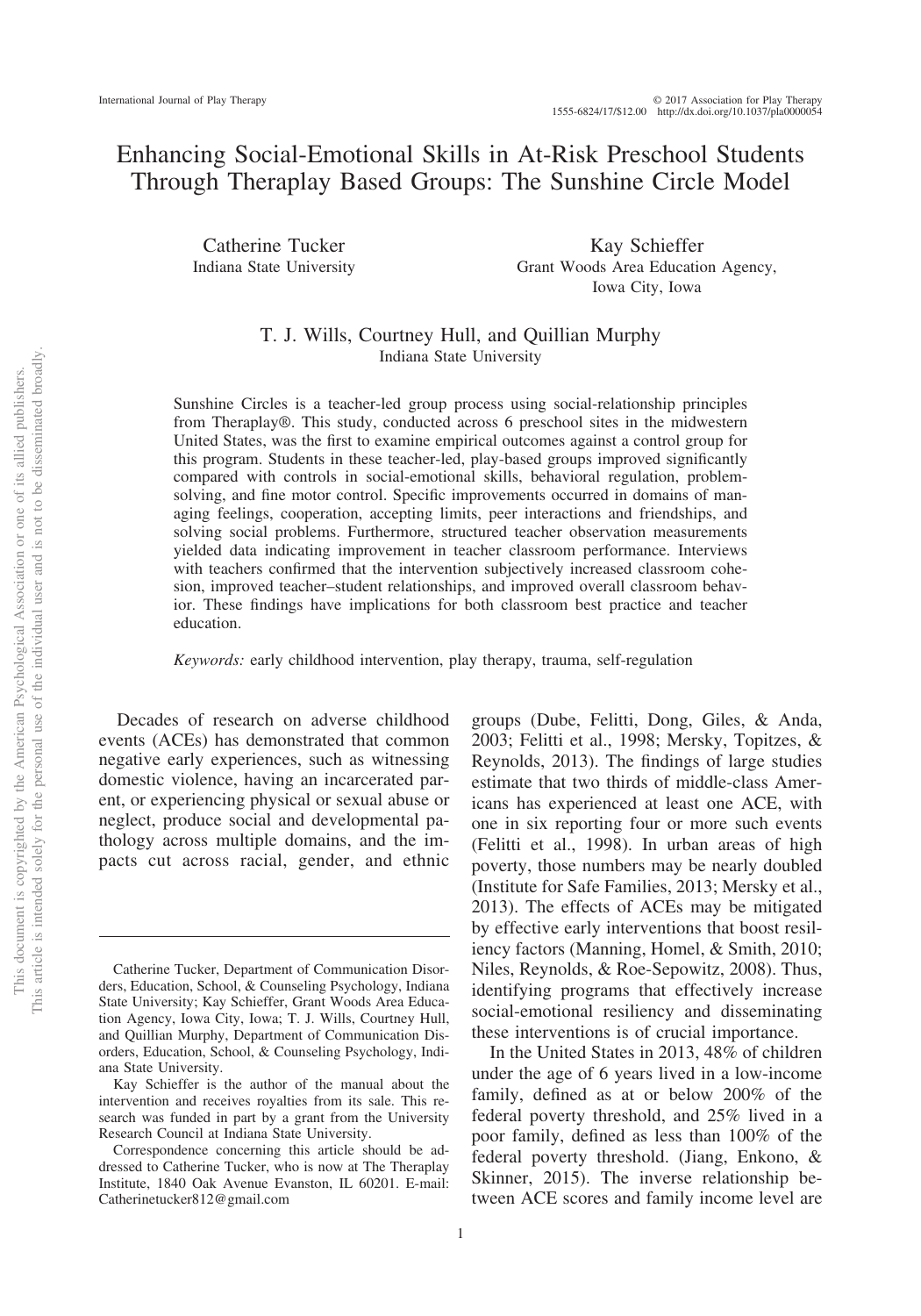well documented (Case, Lubotsky, & Paxson, 2002; Felitti et al., 1998; Institute for Safe Families, 2013; Manning et al., 2010; Mersky et al., 2013). With nearly one quarter of the United States' child population living in low-income or poor families, the actual number of children currently in need of preventative and remedial services for high ACE scores is likely to be in the tens of millions.

Recent research using imaging technology has documented the deleterious impact of poverty, violence, and family instability on the physical structures of the developing brain, further magnifying the importance of both prevention and early remediation to minimize the negative outcomes associated with changes seen on the images (Carrion & Wong, 2012; Hair, Hanson, Wolfe, & Pollak, 2015; Luby et al., 2013). Particularly relevant to early childhood education are the findings of Hair et al., 2015, which indicate that the parts of the brain most closely associated with learning are the most sensitive to poverty. Furthermore, Luby et al., 2013 demonstrated that the hippocampus, critical for memory consolidation, is particularly vulnerable to damage in the face of aggressive or abusive parenting. This amplifies the need for effective classroom strategies for teachers working with children who have high adverse event experiences.

#### **Sunshine Circles Model**

Sunshine Circles (SC) is a product of The Theraplay® Institute of Evanston, Illinois. Theraplay was formulated in 1967 by Ann Jernberg, a psychologist working in the Chicagoarea Head Start program (Booth & Jernberg, 2010). Jernberg and Booth were assigned to develop a program of behavioral health-care service appropriate for preschool-aged children that could be delivered in a school setting. Drawing on principles of attachment theory (Bowlby, 1982), developmental play (Brody, 1993), good-enough-parenting (Winnicott, 1958), and social skills training for autistic youth (DesLauriers & Carlson, 1969), a program of individualized intervention was developed and delivered in Head Start programs. The program emphasized adult-led play, gentle touch, eye contact, and movement. Through the efforts of Rubin and Tregay (1989), the model was expanded to include therapeutic classroom groups in which larger groups of children could participate. Over time, this model evolved into what is now known interchangeably as Group Theraplay or SC. In most instances, the groups are delivered once or more per week in sessions lasting approximately 20–30 min. The sessions may be led by trained mental health therapists, teachers, or other human services personnel.

The current study compared preschool students receiving the SC program to students receiving education as usual. All of the classrooms affiliated with Head Start used educational programming approved by the Head Start program. Youth were compared on standardized measures of social-emotional functioning administered across the school year. It was expected that participants in SC would demonstrate improvements in behavior and socialization above that demonstrated by the control group.

#### **Method**

#### **Participants and Setting**

Participants included 206 preschool students and 12 teachers in one school district in a midwestern U.S. state. Ninety-nine children were in the control classes and 107 were in intervention classes. During the academic year, an additional 19 children were enrolled in the treatment or control classrooms but attended for too short a period of time to be included in the study. All of the preschools are either affiliated with the federal Head Start program or with local neighborhood centers with admissions standards similar to those of Head Start. All children met guidelines for free or reduced lunch programs. Participants in the study were representative of racially diverse backgrounds: African or African American, 40%; Caucasian, 13%; Asian, 5%; North African/Middle Eastern, 22%; and Hispanic/Latino, 20%. Nine children were identified as qualifying for special education services before the start of the study period. Fiftytwo percent of the children were English Language Learners. All child participants were in mixed 3- and 4-year-old classes or 4-year-old classes.

#### **Procedures**

All research personnel involved in the informed consent, data gathering, or transcription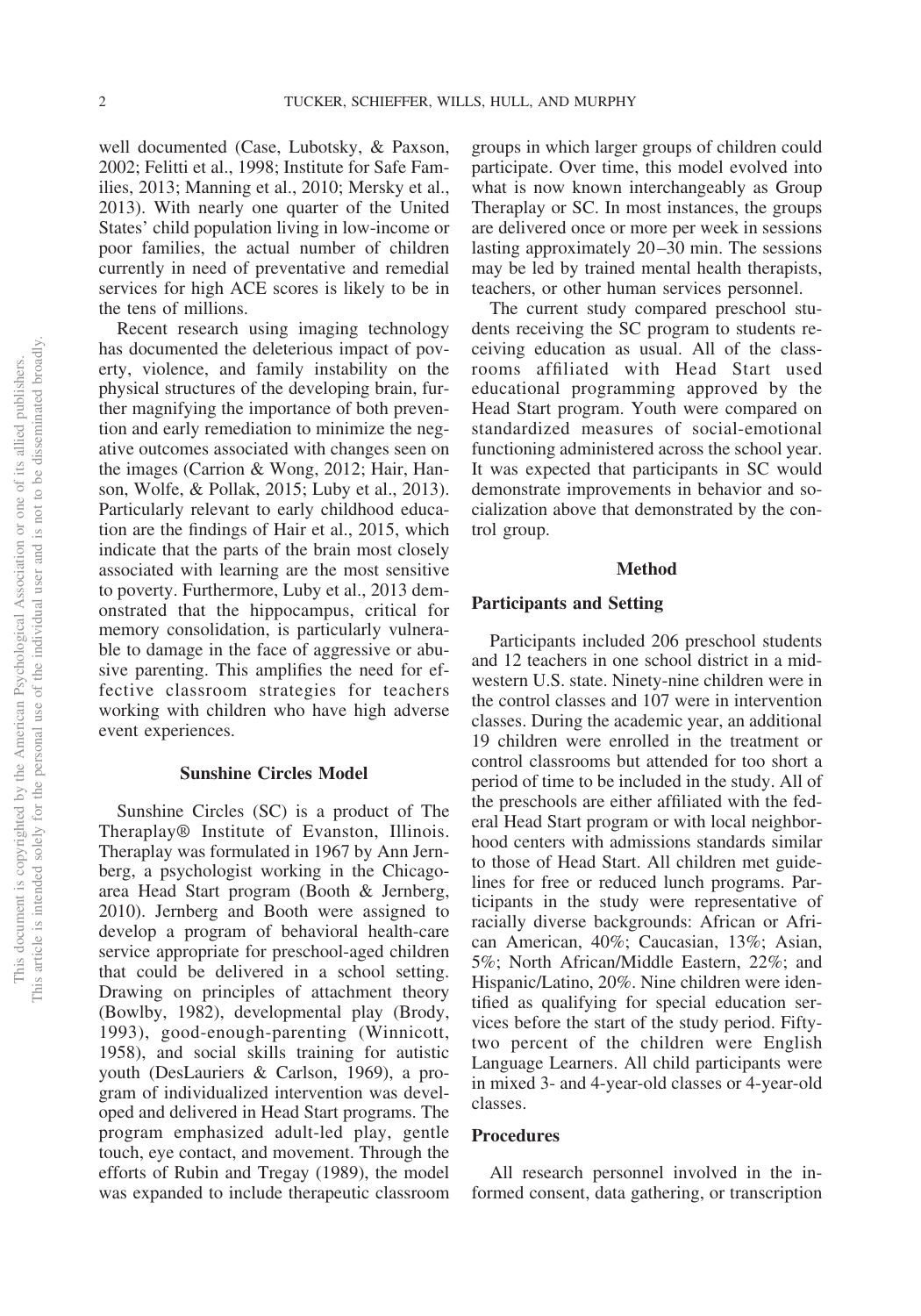process were trained in ethical procedures before beginning the study. During the spring of the school year preceding the study, teachers were offered training in the SC intervention. Half of the identified teachers chose to participate, making them the study group. Teachers who chose not to participate led the control classes and were offered training at a later date. To reduce the likelihood of bias in results due to teacher's self-selection into control or treatment groups, results on the Creative Curriculum GOLD (GOLD) and Ages and Stages Questionnaire Third Edition (ASQ) were compared from the same teacher's classes during a school year when this intervention was not used in the district. Unpaired *t* tests revealed that there was no significant difference between control and treatment classrooms when the intervention was not in place.

Children were recruited for participation at the beginning of the school year, during August 2014. Children were randomly placed in classrooms by site administrators without consideration for any perceived need for the intervention. Truly randomized assignment into control or treatment groups is not possible in most school settings, including the ones in this study. However, the students were placed into control or treatment classrooms based on Head Start criteria for filling slots on a first-come, firstserved basis.

During the first week of school, all students' parents were given the opportunity to join or decline participation in the study. Participation was also offered to parents of children who joined the class later in the year. Consent was discussed in person with parents or legal guardians by teachers, teacher's assistants, and/or site administrators. All staff members at the sites were trained in ethical data collection by the principal investigator before beginning the study. Consent forms were translated from English to Spanish, French, and Arabic to accommodate parents who have recently emigrated from other countries. No parents refused to allow their children to participate.

#### **Assessments and Measures**

At each site, data are typically gathered for each child 3 times a year (October, February, and May) through the GOLD (Lambert, Kim, Taylor, & McGee, 2010) and the ASQ–third edition (ASQ-3; Squires, Twombly, Bricker, & Potter, 2009) and the ASQ-3 Social Emotional section (ASQ-3-SE; Squires, Bricker, & Twombly, 2009). All of these are in common use in Head Start and measure growth over the school year. These achievement scales were administered and scored by teachers to each student per the normal operating procedures of the facility. The social-emotional sections of these two standardized measured were used for the study. For additional refinement about changes in behavior, the Preschool Behavior Questionnaire (PBQ; Behar & Stringfield, 1974) was added to each assessment period for each child in the study.

All participating teachers were visited in the spring by a trained observer who used the Teaching Pyramid Observation Tool for Preschool Classrooms (TPOT; Fox et al., 2008) instrument to rate their behavior during the observation period. The TPOT is a normal part of teacher evaluation for Head Start. The observer was not told which teachers were in the control versus the treatment conditions. The purpose of the TPOT is to discern how well teachers communicate with students; manage the classroom; and maintain a calm, active classroom environment for learning. Teacher data are additionally used to assist teachers in the development of stronger pedagogical skills through providing them with feedback for improvement if needed.

Interviews with teachers were conducted near the end of the academic year by the principal investigator. Two of the teachers were not able to attend interviews, one from the control and one from the intervention groups. All teachers were female, held a bachelor's degree in early childhood education or a closely related field, and had been teaching for a minimum of 2.5 years. The mean years of experience for the teachers overall was 7.87 years. The teachers in the control group averaged 9 years of experience, and the intervention teachers averaged 6.5 years of experience. Only one teacher was non-White. Teacher interviews were conducted in person and were scheduled in advance. Semistructured teacher interviews took between 30 min and 1 h to complete. Interviews were recorded and transcribed by the principal investigator or research assistants trained by the principal investigator. The interview questions are included in the Appendix.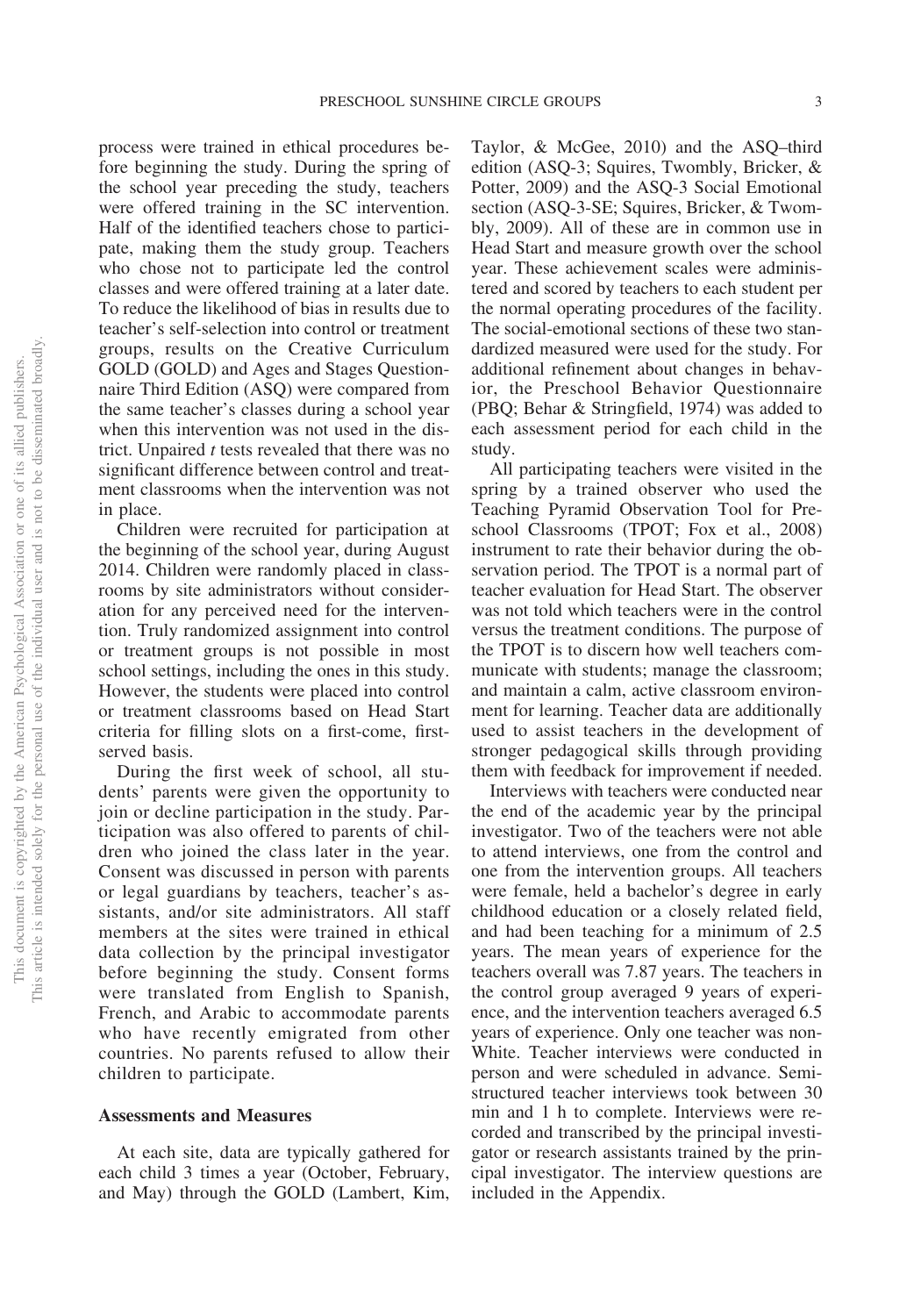The transcripts were analyzed by the principal investigator using a thematic analysis approach (Boyatzis, 1998). Each unit of meaning was given a code; the codes were then listed and divided into thematic groups. The themes of each interview were compared with those of the other interviews and a list of general themes was identified.

#### **Intervention**

Similar to the family therapy Theraplay model, SC was designed to be consistent with neuroscience research on children's brain development and new understandings of attachment, emotional regulation, and social learning (Perry, 2014; Porges, 2011; Schore, 2012). SC's focus on nurturing, gentle touch, and nonverbal play match recent neuroscience models for improving self-regulation and reducing symptoms of complex trauma in young children by triggering the child's brain to perceive safety, reducing hypervigilance and reactivity, and promoting learning (Perry, 2014; Porges, 2011).

The SC groups are led by teachers who have received training from a certified trainer. Teaching assistants also ideally attend the formal training, but turnover is very high in these positions, and some assistants are trained "on the job" by the lead teachers. Teachers are also coached in the implementation of the intervention and ideally have access to a trainer during their first year of the intervention. In this study, the coach was a special education interventionist. The special education interventionist holds a master's degree in education and psychology and is a senior trainer for SC. Coaching after the initial training appears to be a crucial aspect of the intervention to help teachers become comfortable with the group process and structure and address problem behaviors as they arise.

Groups are generally conducted weekly and last approximately 20–30 min depending on the ages and attention spans of the children. The group is always opened with a song, which is only sung at the start of the SC groups, to signal a special activity is about to begin. Once the children are seated in a circle, the song is sung, preferably with large motoric motions, and the group begins, followed by using words and motions to remind each other of the three SC rules. The rules are stick together, no hurts, and have fun. The first activity each week is "check-ups."

The group is subdivided into groups of three to four children to each adult in the group. The children are then asked to show or tell the adult about any "hurts" or "boo-boos" they have. The adults may then either sing to the child's hurt place, rub lotion near it, or gently massage the general area of the injury with a cotton ball. The "check-in" activity helps children develop a neuroception of safety (Porges, 2011), promotes empathy among the children, and increases positive child–teacher relationships.

After the check-up is complete, the teacher announces a new, fun, large-motor activity. The SC manual lists many activities that might be chosen, including blowing a feather to your partner (self-control, diaphragmatic breathing, mindfulness), passing a smile around the circle (waiting for your turn, emotion education, team-building), or a version of Simon Says in which no one is asked to be "out" after missing a step (self-control, listening, cooperation). Depending on the tolerance of the class for group time, the teacher may choose three to five different games for the day's intervention.

SC groups always end with a snack and then a song. The snack, which is a key part of building the emotional bonds between teacher and child, consists of the group again breaking into small subgroups of three or four children per adult. The adult then either hands the children each a small cracker, piece of fruit, or other approved food or places it directly in the child's mouth. In the therapeutic version of Theraplay, the therapist or parent builds trust and secure attachment feelings with the child by using the direct feeding method. Snack time is then followed by a specific song used to signal the end of the group time, and the teacher instructs the children to move to their next activity.

Initial qualitative outcomes with the SC process were very positive, with teachers reporting improved social interaction among students, fewer disciplinary problems, and more cohesive teacher–student relationships (Schieffer, 2013). Tracking of youth behaviors found improvements in self-regulation, relationships among peers, and communication skills. However, no previous research has been completed with this program using a control group or fidelity checking process.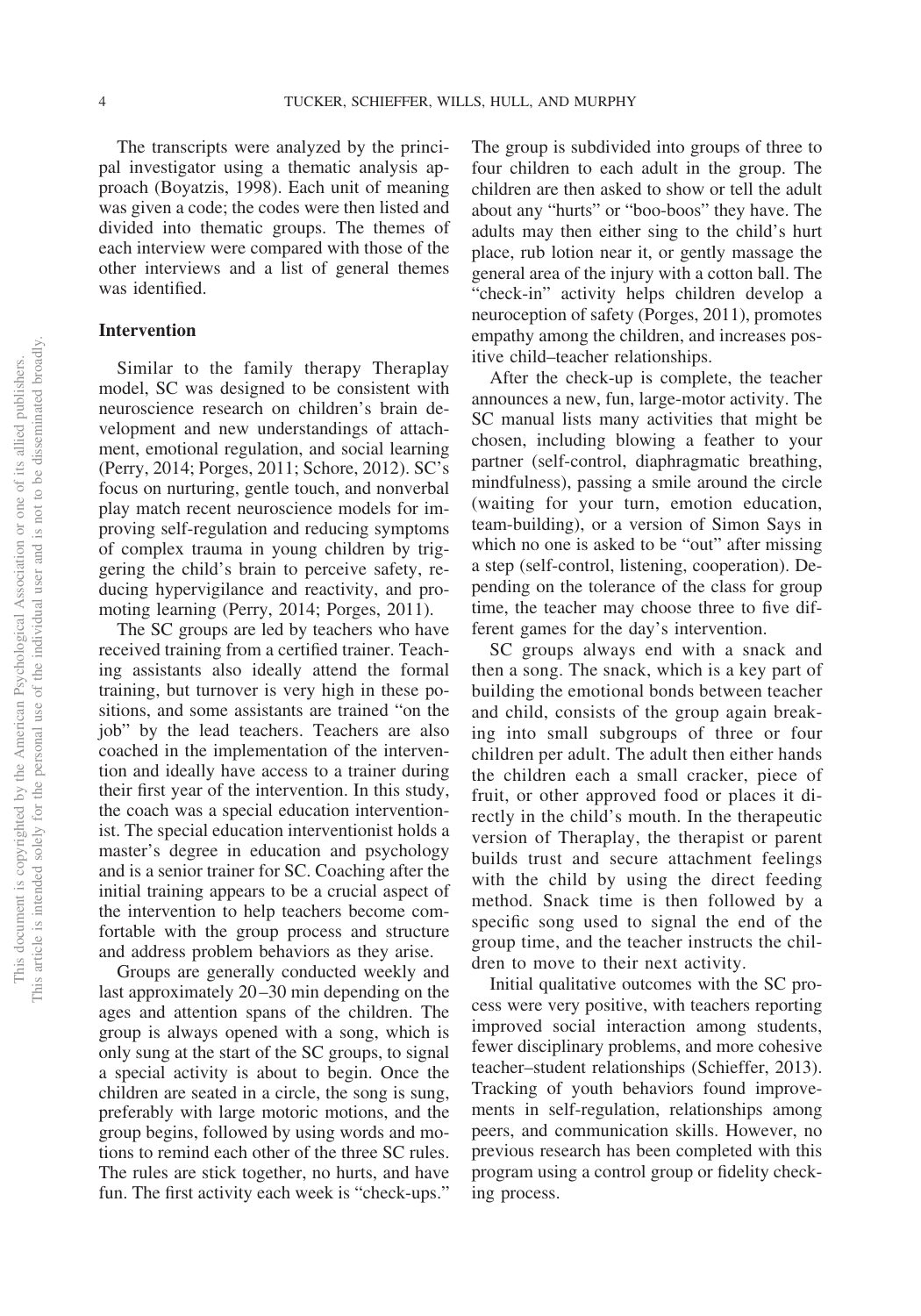#### **Statistical Analysis**

All data were evaluated using SPSS 17.0 (SPSS, Inc., 2008). Raw scores from each measure were used for all analyses of rating scales. An omnibus multivariate analysis of variance was used to determine differences between and among groups.

#### **Results**

#### **Quantitative Results**

Quantitative data revealed significant findings across measures. Beginning with the PBQ, detailed results of analysis are reported here. The PBQ provides information in the form of a total score and three subscale scores. The three subscales are anxious, hostile/aggressive, and hyperactive/distracted. The PBQ total scale scores were significant with a large  $(r = .59)$ effect size. Figure 1 shows a graphic representation of the mean pre- and postscores for the control versus intervention groups.

In addition, split-plot analyses of variance revealed a significant interaction ( $\alpha = .05$ ) between treatment group and pre- and posttest across the three constituent subscales of the PBQ. Results were significant for the anxious subscale and had a medium effect size (*F*(1,  $204$  = 44.4,  $p < .001$ , two-tailed,  $r = .42$ ), a medium effect size for the hostile/aggressive subscale  $(F(1, 204) = 55.03, p < .001,$  twotailed,  $r = .46$ ), and for the hyperactive/

distracted subscale  $(F(1, 204) = 41.99, p <$ .001, two-tailed,  $r = .41$ ).

The AGS-3 also reflected significant gains in the intervention group when compared with the control group. Split-plot analyses of variance revealed a significant interaction ( $\alpha = .05$ ) between treatment group and pre- and posttest across the Fine Motor and Problem-Solving scales of the ASQ-3. The Fine Motor scale results indicated a small effect size  $(F(1, 203)) =$ 16.810,  $p < .001$ , two-tailed,  $r = .28$ ). Analysis of the Problem-Solving scale indicated a small effect size  $(F(1, 203) = 12.812, p < .001,$  $two$ -tailed,  $r = .24$ ). Conversely, split-plot analyses of variance failed to reveal significant interaction between treatment group and pre- and posttest on communication scores, gross-motor skills, and personal-social scores scales of the ASQ-3. [Figure 2](#page-6-0) illustrates these findings.

Significant interactions were also found on the ASQ-3-SE. A split-plot analysis of variance revealed a significant interaction between treatment group and pre- and posttest of ASQ-3-SE scores  $F(1, 203) = 12.10, p = .001$ , two-tailed,  $r = .24$ . Split-plot analyses of variance revealed a significant interaction ( $\alpha$  = .05) between treatment group and pre- and posttest across the ASQ-3-SE with a small effect size  $(F(1, 203)) =$ 12.10,  $p < .01$ , two-tailed,  $r = .24$ ). Pre- and posttest scores are illustrated in Figure 3.

The GOLD assessment revealed mixed findings. Areas measured that demonstrate a significant difference between intervention and control



 $\Omega$ 1  $\overline{2}$ 3 4 5

*Figure 1.* Analysis of variance for the PBQ, comparing treatment and control groups preand postintervention by mean score. See the online article for the color version of this figure.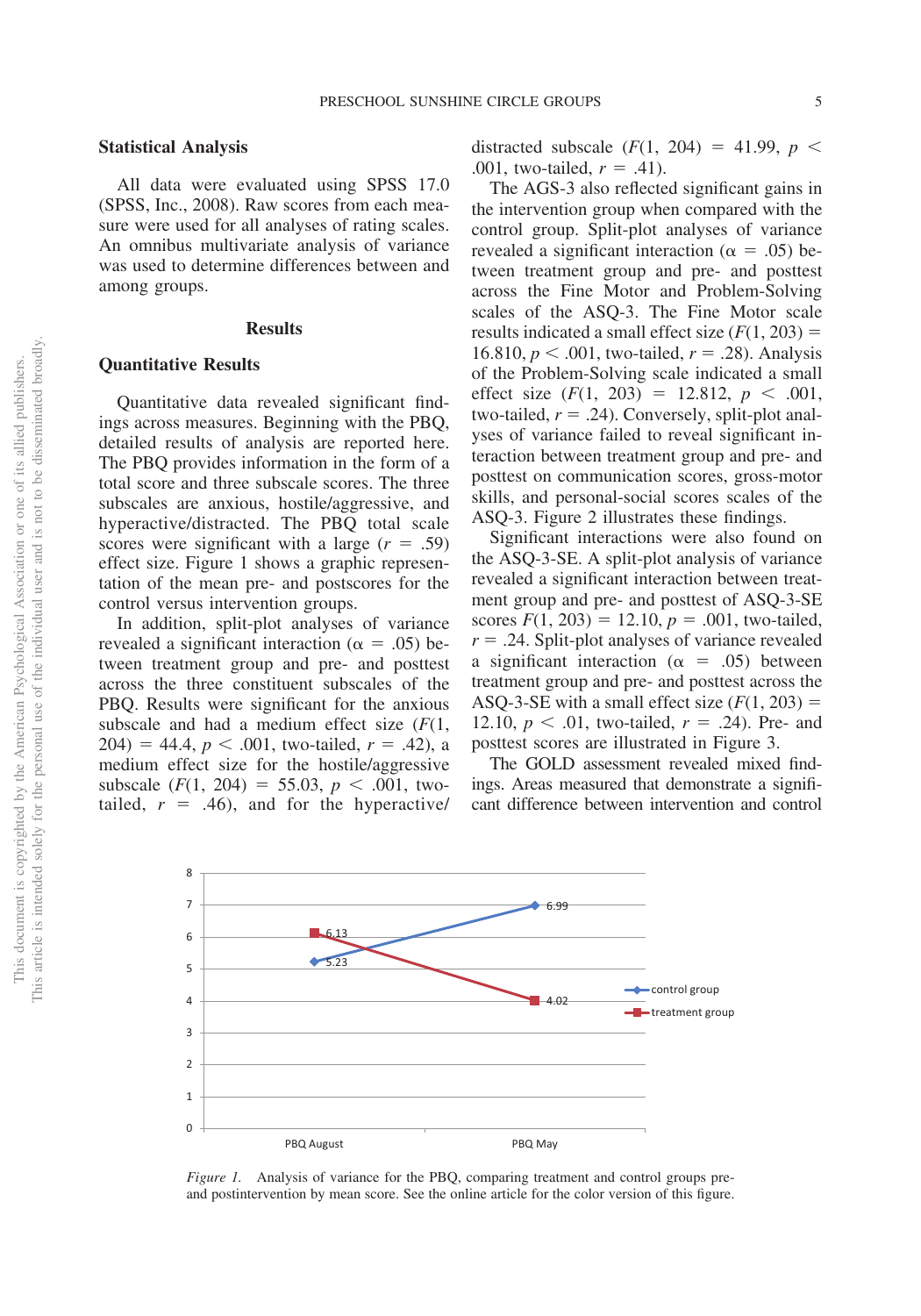

<span id="page-6-0"></span>*Figure 2.* Analysis of variance for the ASQ-3 control versus treatment differences in preand posttest scores. *Note:* Social-emotional is reverse-scored; lower numbers indicate better outcomes. See the online article for the color version of this figure.

groups were as follows: 1a, manages feelings; 1b, cooperates with limit-setting; 1c, cares for own needs; 2c, peer interactions; 2d, makes friends; 3a, balances needs and rights of self and others; and 3b, solves social problems. The two areas that did not show significant difference between intervention and control groups were 2a (positive relationships with adults) and 2b (responds to emotional cues). Findings on the GOLD assessment are illustrated in Figure 4.

In the spring, each of the teachers in both intervention and control classrooms were evaluated by trained observers using the TPOT (Fox et al., 2008). The TPOT is designed to help teachers in early childhood classrooms develop more effective pedagogical practices. The differences between the control and intervention teachers were highly significant on the second and third sets of questions for the observers. The effect sizes of both were large, at  $r = .71$  and .80, respectively. These findings are illustrated in [Figure 5.](#page-7-0)

#### **Qualitative Results**

Teachers' responses to questions about the ideal relationship between teachers and students, the best and most stressful aspects of teaching, and how they generally teach social/



*Figure 3.* Analysis of variance for the Ages and Stages Questionnaire-3 Social-Emotional scales, control vs. treatment differences in pre-and post-test scores. See the online article for the color version of this figure.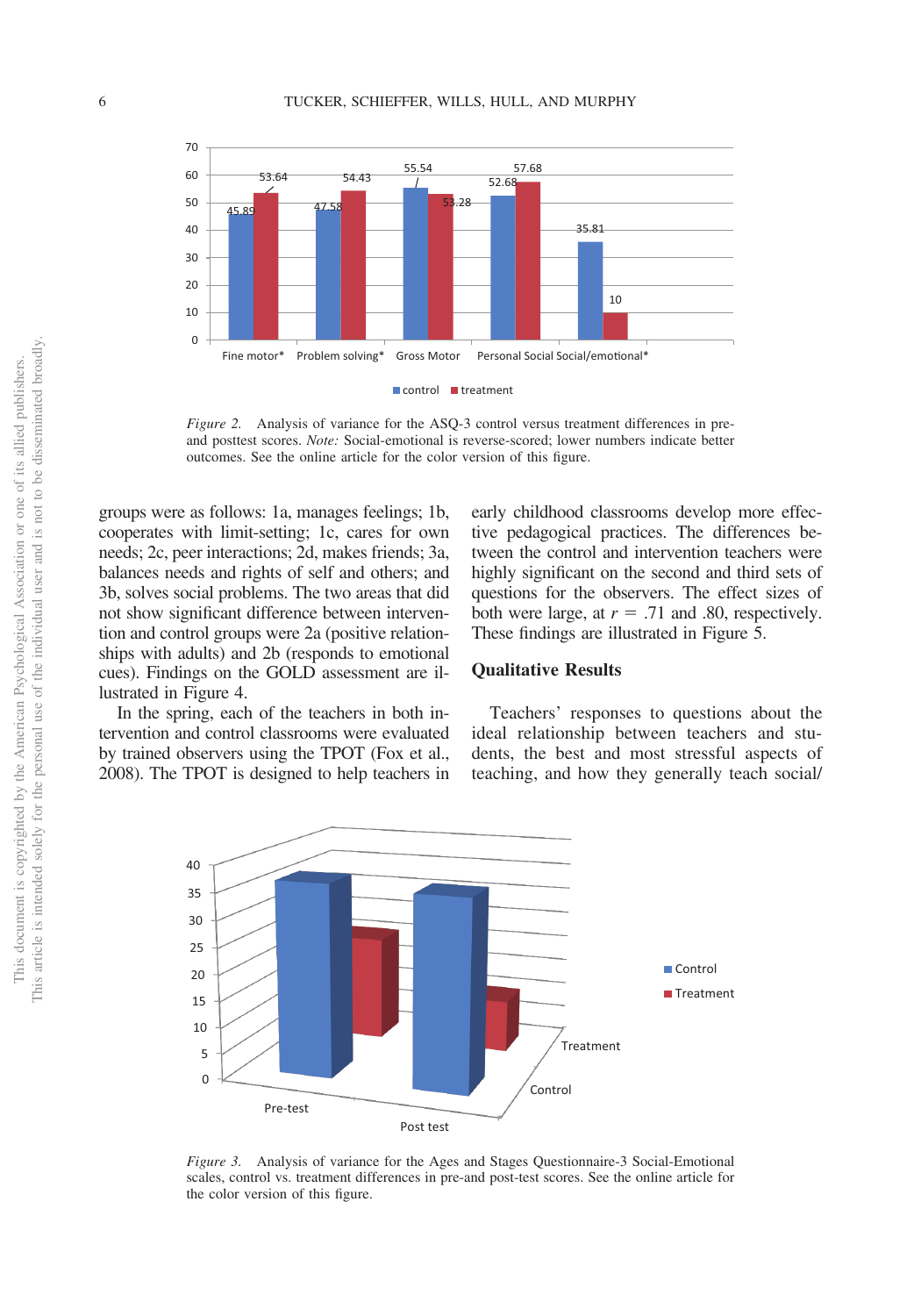

#### **GOLD Scores**

Treatment Control

*Figure 4.* Analysis of variance for GOLD. See the online article for the color version of this figure.

emotional skills aside from the intervention were very similar. Both groups agreed that the most fulfilling aspect of teaching is the relationship teachers can achieve with children and the affection that they receive as a result. Among the most stressful aspects of teaching preschoolers, the multiple demands of children, low numbers of staff members, and increasing pressure on academic areas were mentioned frequently by both groups. Descriptions of the ideal class and this year's class were also quite similar

between groups. The one area of difference between control and intervention teachers was in their answers to the final question in the interview, which was "What is your best method for teaching social/emotional skills (aside from SC)?" The teachers in the intervention group identified promoting kindness, using Positive Behavior Instructional Supports, using the Second Step curriculum, and repetition of instructions. The control group teachers also mention Second Step and repetition, but not the



<span id="page-7-0"></span>*Figure 5.* Analysis of variance for the TPOT control versus treatment teachers. See the online article for the color version of this figure.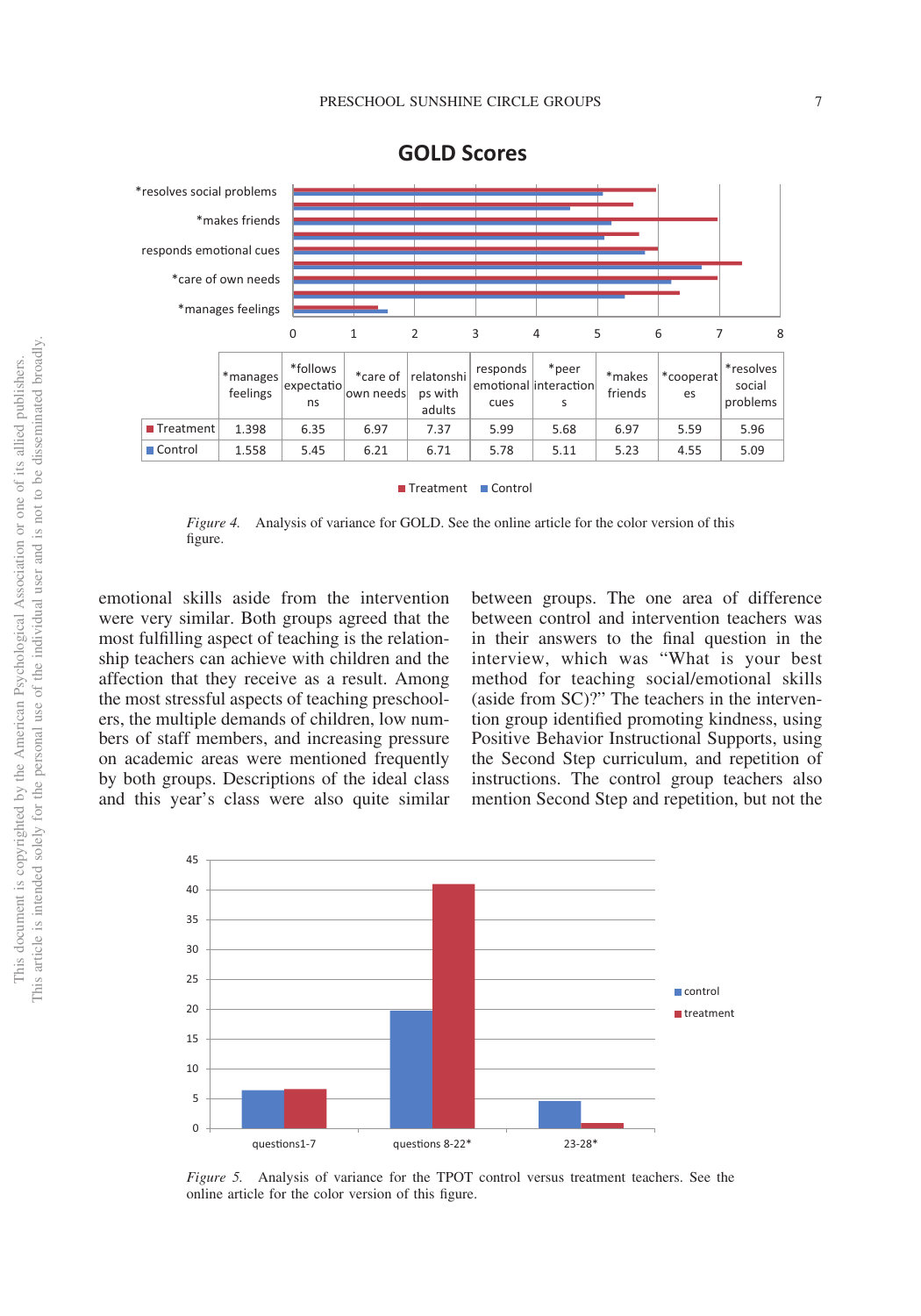other methods used by the intervention group, and one added "being really firm."

The teachers in the intervention group were also asked three questions about the SC. The questions were

- 1. What did you like most about using SC in your classroom this year?
- 2. What did you like least about using SC in your classroom this year?
- 3. What has surprised you the most about using SC?

Responses to the first question related to the gains the students made in their abilities to self-regulate their own behavior and attend well to others. One teacher explained, "I can just be present and have a fun, relaxed time with them" because she did not have to manage as many common behavioral issues during this part of the day. The intervention teachers agreed that the biggest barrier to effective use of SC is the need for consistency with teacher's assistants and training the staff to be able to effectively engage the children in a nonpunitive, caring way. Because of the high turnover in staff in the preschools, keeping well-trained assistants in the classrooms is an ongoing issue and makes the smooth implementation of the SC difficult because it is predicated on warm, close relationships between the adults and the children. The teachers stated that having access to a SC trainer, in this case, the special education interventionist, is crucial to being successful. Several of the teachers talked about needing to develop confidence in their leadership of the groups before they could be effective in using the intervention.

When asked what surprised them the most about the SC, the intervention teachers explained that although they expected that the children would enjoy the groups, they did not expect the groups to have such a powerful impact on the children's ability to regulate their own anger and excitement, or to be so effective in helping the children form a cohesive working alliance. One teacher spoke about how surprised she was that her students were able to set and meet group goals after a few sessions of the SC groups.

The qualitative data show primarily consistency in general teaching philosophies between the control and intervention group teachers. The aspect of teaching practice that appears to differ the most between the groups is how they view

the management of behavior problems, as reflected in the teachers' responses to the question "How do you teach social/emotional skills?". This conclusion is also reflected in the data from the observational tool. Teachers who used the SC intervention were more likely to view behavioral problems as being reflections of an internal struggle the child was having in relationship to the environment rather than as purposeful or naughty. It is possible that the teachers who participated in the SC training, which includes information on the developing brain and how it is affected by trauma and ACEs, may be more willing to view maladaptive behaviors as ineffective methods for coping with overwhelming emotions rather than being directed at upsetting the teacher or class. Furthermore, the SC groups cause the teachers to interact with the students in nurturing and supportive actions and words, which may also cause shifts in the teachers' perceptions of the children and their motivations. Further research is needed to confirm these ideas.

#### **Discussion**

Results from the quantitative measures indicate that SC used regularly in the classroom can help children use more prosocial behaviors and increases the overall amount of learning they are able to do over the course of the year. Findings on the PBQ were particularly striking. There was a significant difference between the control and intervention classrooms on all areas measured by the PBQ. Anxious, aggressive/ hostile, and hyperactive/distracted subscales all indicated that SC is very helpful in reducing problematic classroom behaviors. Gains were also made in fine-motor skills, problem-solving, and the management of emotions. Qualitative interview analysis and TPOT findings reinforce the quantitative findings and reinforce the result that using SC also improves teacher–student relationships and reduces teacher stress due to student behavior problems.

Improvements in behavior and social-emotional skills were durable across the academic year and affected multiple domains of learning. It is possible that the stronger teachers were in the intervention group; however, the interview data do indicate that the teachers who used the SC groups felt that their teaching skills improved as a result.

Overall, the results of this study seem to indicate that using SC in the early childhood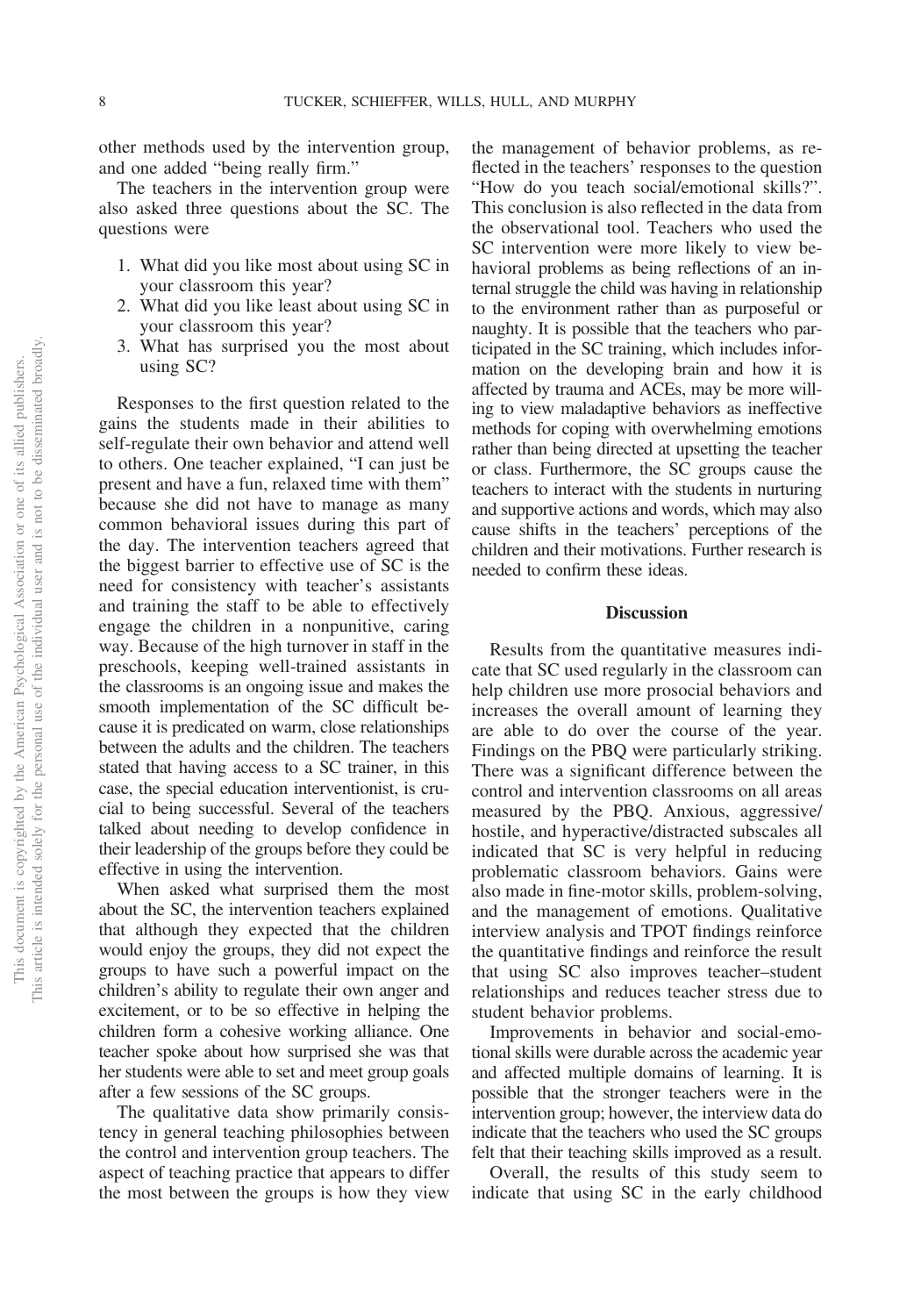classroom is a relatively low-cost, simple, and highly effective intervention. Although more research is needed to learn how SC affects student behavior, SC appears to be a very promising intervention, especially for early childhood classrooms with large numbers of children experiencing toxic stress.

#### **Limitations**

As was mentioned in the *Procedures* section, the primary limitation in the research design was the nonrandom assignment of teachers to control or experimental conditions. Additional limitations have to do with the necessary messiness of real-world, rather than laboratory, research. All of the instruments used to measure progress are standardized, but they are all also rating scales. Therefore, if the rater feels any bias toward any child, his or her ratings will be higher or lower than they might otherwise be. It is also not possible to control for every possible variable that might affect growth. The use of a large sample does ameliorate some, but not all, extraneous factors. To be certain that the growth seen in the treatment group was, in fact, due to the treatment, this study should be replicated with random assignment of teachers to the control or treatment conditions.

#### **Conclusion and Implications**

SC is one intervention that improves children's social-emotional skills, fine-motor skills, and teacher–student relationships. Although this study did not directly measure the impact of SC on children's feelings of safety, many of the measures used may be seen as proxy measures of children's felt sense of safety and well-being at school. Future research is needed to definitively show that SC reduces stress levels in children; however, the improvements in behaviors and in fine-motor skills, which cannot be effectively accessed under high levels of stress (Porges, 2004, 2011), indicate that the children receiving the intervention feel more relaxed and safe in the classroom than those who were in the control group.

SC is a low-cost, high-impact intervention that can be added to the skill sets of early education teachers and mental health professionals with relatively few barriers to implementation. Evidence suggests that the intervention is effective in improving classroom

behaviors and the teacher–student relationship. Early educators who serve families in which toxic stress and trauma are common should consider adding SC to their routine practices.

#### **References**

- Behar, L. B., & Stringfield, S. (1974). A behavior rating scale for the preschool child. *Developmental Psychology, 10,* 601–610. [http://dx.doi.org/10](http://dx.doi.org/10.1037/h0037058) [.1037/h0037058](http://dx.doi.org/10.1037/h0037058)
- Booth, P., & Jernberg, A. (2010). *Theraplay®: Helping parents and children build better relationships through attachment-based play* (3rd ed.). San Francisco, CA: Jossey-Bass.
- Bowlby, J. (1982). *Attachment and loss: Vol. 1*. *Attachment*. New York, NY: Basic Books.
- Boyatzis, R. (1998). *Transforming qualitative information*. Thousand Oaks, CA: SAGE.
- Brody, V. A. (1993). *The dialogue of touch: Developmental play therapy*. Treasure Island, FL: Developmental Play Associates.
- Carrion, V. G., & Wong, S. S. (2012). Can traumatic stress alter the brain? Understanding the implications of early trauma on brain development and learning. *Journal of Adolescent Health, 51*(2, Suppl.), S23–S28. [http://dx.doi.org/10.1016/j](http://dx.doi.org/10.1016/j.jadohealth.2012.04.010) [.jadohealth.2012.04.010](http://dx.doi.org/10.1016/j.jadohealth.2012.04.010)
- Case, A., Lubotsky, D., & Paxson, C. (2002). Economic status and health in childhood: The origins of the gradient. *The American Economic Review, 92,* 1308–1334. [http://dx.doi.org/10.1257/000](http://dx.doi.org/10.1257/000282802762024520) [282802762024520](http://dx.doi.org/10.1257/000282802762024520)
- DesLauriers, A., & Carlson, C. F. (1969). *Your child is asleep: Infantile autism, etiology, treatment, and parental influences*. Homewood, IL: Dorsey Press.
- Dube, S. R., Felitti, V. J., Dong, M., Giles, W. H., & Anda, R. F. (2003). The impact of adverse childhood experiences on health problems: Evidence from four birth cohorts dating back to 1900. *Preventive Medicine: An International Journal Devoted to Practice and Theory, 37,* 268–277. [http://](http://dx.doi.org/10.1016/S0091-7435%2803%2900123-3) [dx.doi.org/10.1016/S0091-7435\(03\)00123-3](http://dx.doi.org/10.1016/S0091-7435%2803%2900123-3)
- Felitti, V. J., Anda, R. F., Nordenberg, D., Williamson, D. F., Spitz, A. M., Edwards, V.,... Marks, J. S. (1998). Relationship of childhood abuse and household dysfunction to many of the leading causes of death in adults. The Adverse Childhood Experiences (ACE) Study. *American Journal of Preventive Medicine, 14,* 245–258. [http://dx.doi](http://dx.doi.org/10.1016/S0749-3797%2898%2900017-8) [.org/10.1016/S0749-3797\(98\)00017-8](http://dx.doi.org/10.1016/S0749-3797%2898%2900017-8)
- Fox, L., Hemmeter, M., Snyder, P., Artman, K., Griffin, A., Higgins, A.... Shepcaro, J. (2008). *Teaching Pyramid Observation Tool for Preschool Classrooms (TPOT) Manual*. Baltimore, MD: Brookes.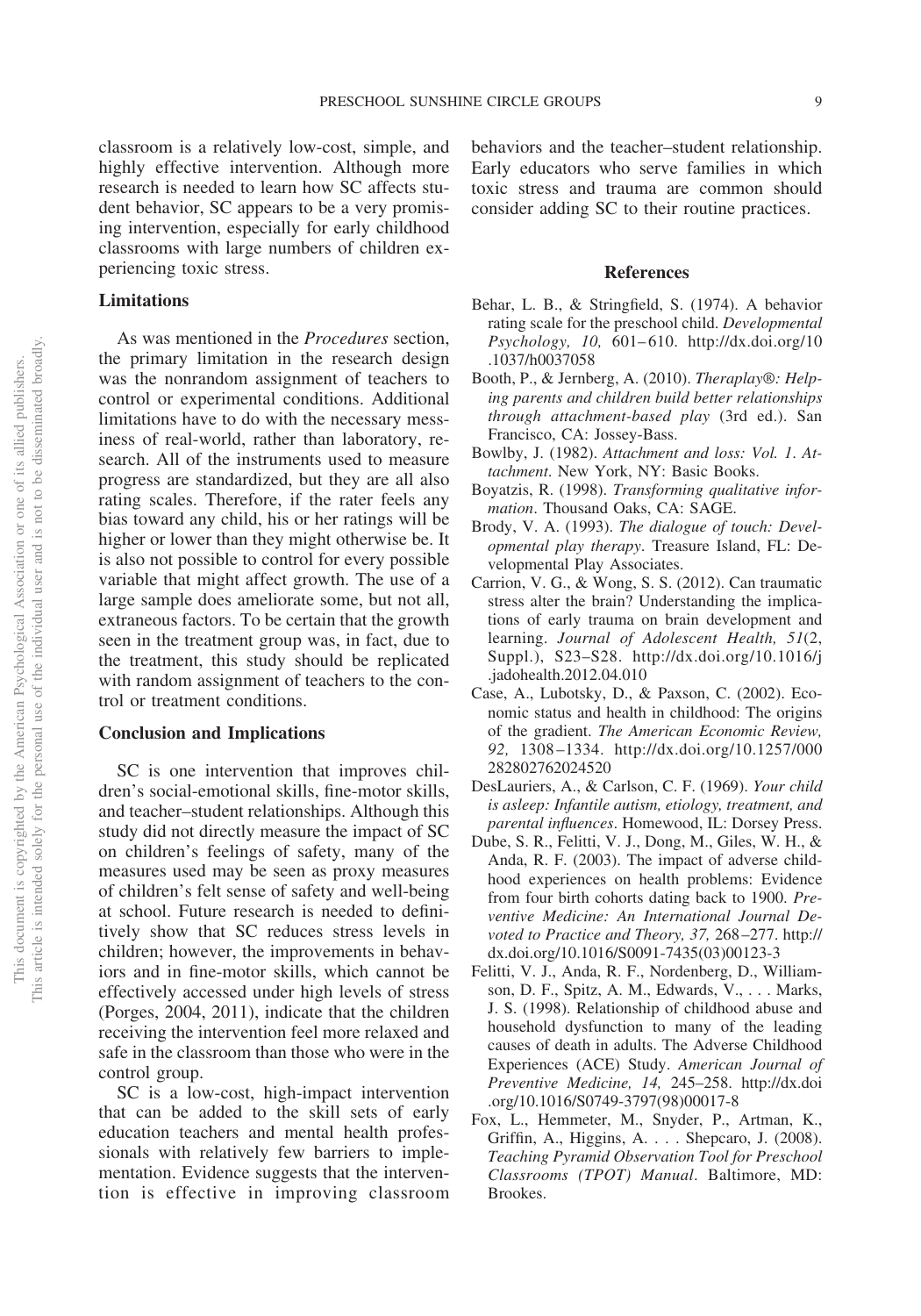- Hair, N. L., Hanson, J. L., Wolfe, B. L., & Pollak, S. D. (2015, September). Association of child poverty, brain development, and academic achievement. *Journal of the American Medical Association Pediatrics, 169,* 822–829. [http://dx.doi.org/10](http://dx.doi.org/10.1001/jamapediatrics.2015.1475) [.1001/jamapediatrics.2015.1475](http://dx.doi.org/10.1001/jamapediatrics.2015.1475)
- Institute for Safe Families. (2013, September). *Results from the Philadelphia Urban ACE study*. Retrieved from [http://www.instituteforsafefamilies](http://www.instituteforsafefamilies.org/sites/default/files/isfFiles/Philadelphia%20Urban%20ACE%20Report%202013.pdf) [.org/sites/default/files/isfFiles/Philadelphia%20](http://www.instituteforsafefamilies.org/sites/default/files/isfFiles/Philadelphia%20Urban%20ACE%20Report%202013.pdf) [Urban%20ACE%20Report%202013.pdf](http://www.instituteforsafefamilies.org/sites/default/files/isfFiles/Philadelphia%20Urban%20ACE%20Report%202013.pdf)
- Jiang, Y., Enkono, M., & Skinner, C. (2015, January). *Basic facts about young children in poverty, ages 0–6. National Center for Children in Poverty*. Retrieved from [http://www.nccp.org/publications/](http://www.nccp.org/publications/pub_1097.html) [pub\\_1097.html](http://www.nccp.org/publications/pub_1097.html)
- Lambert, R. G., Kim, D. H., Taylor, H., & McGee, J. (2010). *Technical manual for the Teaching Strategies GOLD™ assessment system*. Charlotte, NC: Center for Educational Measurement and Evaluation.
- Luby, J., Belden, A., Botteron, K., Marrus, N., Harms, M. P., Babb, C.,... Barch, D. (2013, December). The effects of poverty on childhood brain development: The mediating effect of caregiving and stressful life events. *Journal of the American Medical Association Pediatrics, 167,* 1135–1142. [http://dx.doi.org/10.1001/jamapediat](http://dx.doi.org/10.1001/jamapediatrics.2013.3139)[rics.2013.3139](http://dx.doi.org/10.1001/jamapediatrics.2013.3139)
- Manning, M., Homel, R., & Smith, C. (2010). A meta-analysis of the effects of early developmental prevention programs in at-risk populations on nonhealth outcomes in adolescence. *Children and Youth Services Review, 32,* 506–519. [http://dx.doi](http://dx.doi.org/10.1016/j.childyouth.2009.11.003) [.org/10.1016/j.childyouth.2009.11.003](http://dx.doi.org/10.1016/j.childyouth.2009.11.003)
- Mersky, J. P., Topitzes, J., & Reynolds, A. J. (2013). Impacts of adverse childhood experiences on health, mental health, and substance use in early adulthood: A cohort study of an urban, minority sample in the U.S. *Child Abuse & Neglect, 37,* 917–925. [http://dx.doi.org/10.1016/j.chiabu.2013](http://dx.doi.org/10.1016/j.chiabu.2013.07.011) [.07.011](http://dx.doi.org/10.1016/j.chiabu.2013.07.011)
- Niles, M. D., Reynolds, A. J., & Roe-Sepowitz, D. (2008). Early childhood intervention and early ad-

olescent social and emotional competence: Second-generation evaluation evidence from the Chicago Longitudinal Study. *Educational Research, 50,* 55–73. [http://dx.doi.org/10.1080/0013188](http://dx.doi.org/10.1080/00131880801920395) [0801920395](http://dx.doi.org/10.1080/00131880801920395)

- Perry, B. (2014). The neurosequential model of therapeutics: Application of a developmentally sensitive and neurobiologically-informed approach to clinical problem-solving in maltreated children. In K. Brandt, B. Perry, S. Seligman, & E. Tronick (Eds.), *Infant and early childhood mental health: Core concepts and clinical practice*. Washington, DC: American Psychiatric Publishing.
- Porges, S. (2004). Neuroception: A subconscious system for detecting threats and safety. *Zero to Three, 24,* 19–24.
- Porges, S. (2011). *The polyvagal theory: Neurophysiological foundations of emotions, attachments, communications, self-regulation*. New York, NY: Norton.
- Rubin, P., & Tregay, J. (1989). *Play with them: Theraplay® groups in the classroom, A technique for professionals who work with children*. Springfield, IL: Charles G. Thomas.
- Schieffer, K. (2013). *Sunshine Circles: Interactive playgroups for social skills development and classroom management: Teacher manual*. Evanston, IL: The Theraplay Institute.
- Schore, A. (2012). *The science of the art of psychotherapy*. New York, NY: Norton.
- SPSS Inc. (2008). *SPSS Statistics for Windows, Version 17.0*. Chicago, Illinois: SPSS.
- Squires, J., Bricker, D., & Twombly, E. (2009). *Ages and Stages Questionnaire, Social Emotional Scales user's guide*. Baltimore, MD: Brookes Publishing.
- Squires, J., Twombly, E., Bricker, D., & Potter, L. (2009). *Ages and Stages Questionnaire, third edition user's guide*. Baltimore, MD: Brookes.
- Winnicott, D. W. (1958). *Collected papers: Through pediatrics to psychoanalysis*. London, United Kingdom: Tavistock.